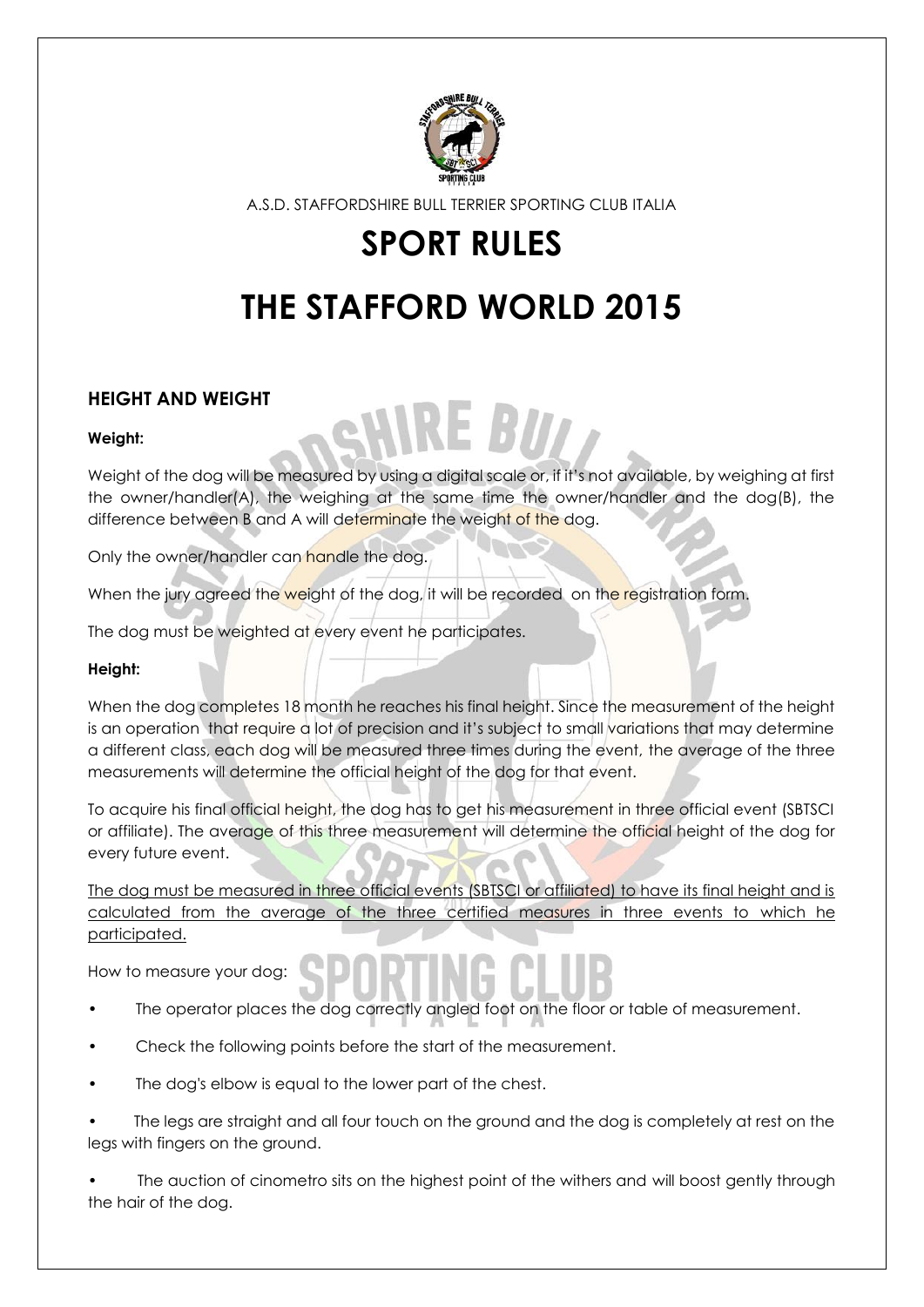

• Finally will be blocked corresponding height cinometro

Note: it is important to try this measurement several times, because a dog at home is easier and more accurate to measure.

If a dog does not want to be measured the operator will lead his arms under the dog's chest and keep the dog locked from the elbow, doing this the dog will be disadvantage.

# **DISCIPLINES**

## **Long Jump**

The dog must jump as far as possible beyond the structure. Every dog will have twelve minutes and three attempts for each measure.

Before to start the race the conductor will have one minute to warm up the dog and let him become familiar with the structure. The maximum run-up before jumping is 5 meters and is marked on the ground in a visible way.

A jump is considered valid only if the dog does not move any of the auctions posed on the obstacle, if the dog moves an rod and this returns to its initial site the jump is considered valid, all other cases result in the cancellation of the jump.

It is considered an attempt any leap of the dog across the structure of the jump, including any side jumps.

If the dog performs a valid jump he will have again three attempts for the next measure.

every conductor decides from which lenght his dog will start to jump, once the distance of the jump is set, the handler may only increase the length of the jump:

• <= 300 cm in length each increment will be 10 cm or progressive higher (10-20-30 cm etc ...)

 $\bullet$  > = 300 cm in length will be increased by 5 cm (cm 5-10-15 ..etc.) Or progressive higher at the discretion of the conductor. 2012

Example: if the handler decides to make his dog start jumping 200 cm , the next will be the length of 210 cm or more, the important thing is that the increase is at least 10 cm.

The points are calculated as follows:

**(ratio jump / height) X (points level) / 2 = score.**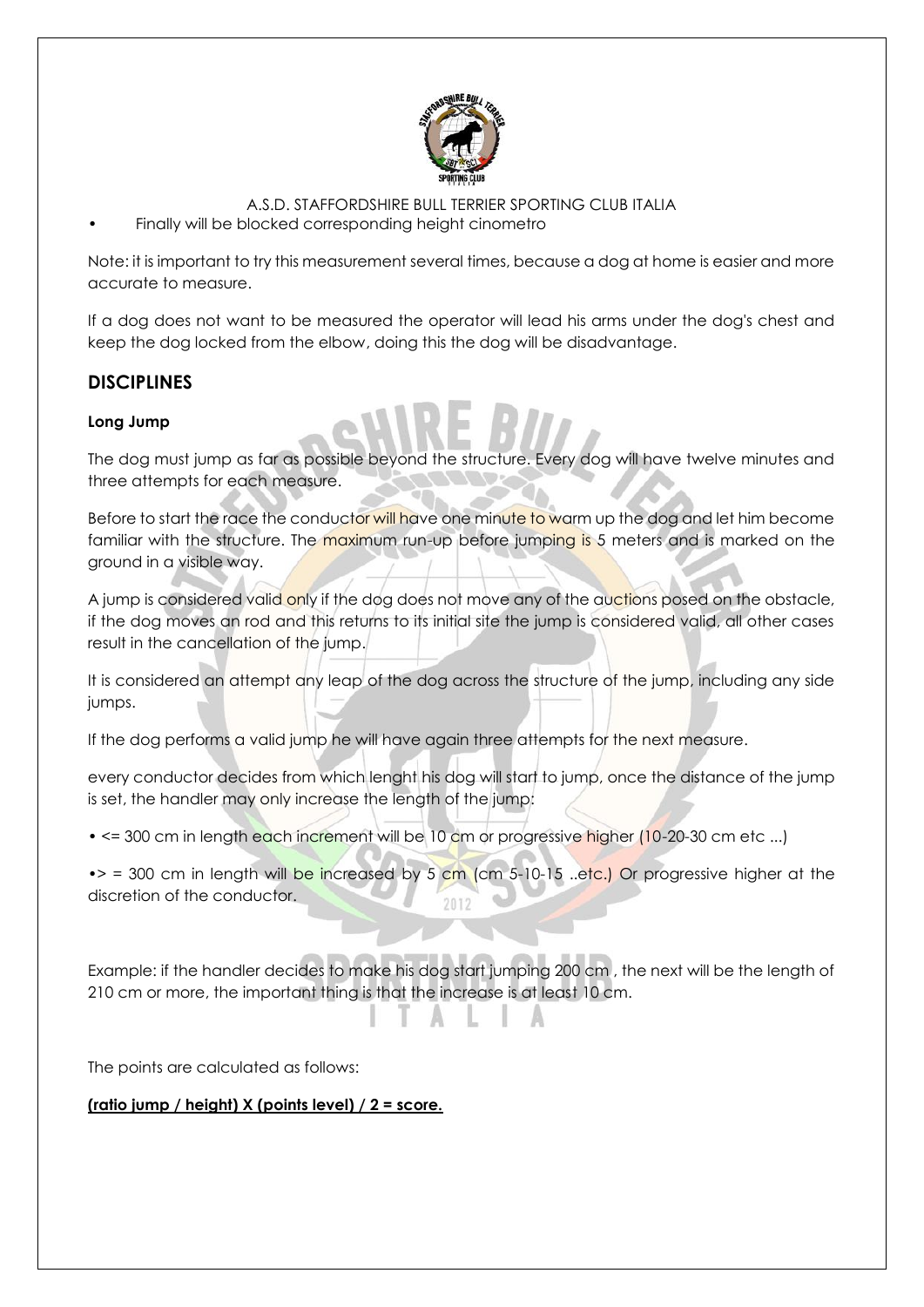

| ratio    | White<br>3pts | Yellow<br>4pts | Orange<br>5pts | Green<br>6pts | Blue<br>7pts | <b>Bronze</b><br>8pts | Silver<br>9pts | Gold<br>10pts |
|----------|---------------|----------------|----------------|---------------|--------------|-----------------------|----------------|---------------|
| 14 inch  | 5,9           | 6.2            | 6.5            | 6.8           | 7.1          | 7.4                   | 7.7            | 8.0           |
| 15 inch  | 5,9           | 6.2            | 6.5            | 6.8           | 7.1          | 7.4                   | 7.7            | 8.0           |
| 16 inch  | 5,9           | 6.2            | 6.5            | 6.8           | 7.1          | 7.4                   | 7.7            | 8.0           |
| 17 inch  | 5,9           | 6.2            | 6.5            | 6.8           | 7.1          | 7.4                   | 7.7            | 8.0           |
| 18+ inch | 5,9           | 6.2            | 6.5            | 6.8           | 7.1          | 7.4                   | 7.7            | 8.0           |

### Example: a dog 38,4 cm tall jumps 300 cm.

300/38,4=7,81(silver level) so: **(7,81\*9) / 2 = 35.15 points**

# **50 and 100mt sprint**

The dog has to travel 50 to 100 meters in the shortest possible time.

The time measurement must be carried out electronically, the dog can go up to 1.5 meters before the first photocell placed on the starting line. The times will be measured to the hundredth of a second.

The dog can follow the bait of lure machines or be called by the tenant or a person of his choice, who has to stay behind the finish line.

It is forbidden to run with the dog, throw objects to be followed by the dog or any other behavior not specified in the regulation.

Points will be awarded according to the following table calibrated on an average level of performance. Moreover, for each class there will be a classification and the first 5 positions will receive the following points: 2012

- 1. 5 points
- 2. 4 points
- 3. 3 points
- 4. 2 points
- 5. 1 point

50 mt

| seconds | White<br>3pts | Yellow<br>4pts | Orange<br>5pts | Green<br>6pts | Blue<br>7pts | <b>Bronze</b><br>8pts | Silver<br>9pts | Gold<br>10pts |
|---------|---------------|----------------|----------------|---------------|--------------|-----------------------|----------------|---------------|
| 14 inch | 5.65          | 5.6            | 5.55           | 5.5           | 5.45         | 5.4                   | 5.35           | 5.3           |
| 15 inch | 5.45          | 5.4            | 5.35           | 5.30          | 5.25         | 5.2                   | 5.15           | 5.1           |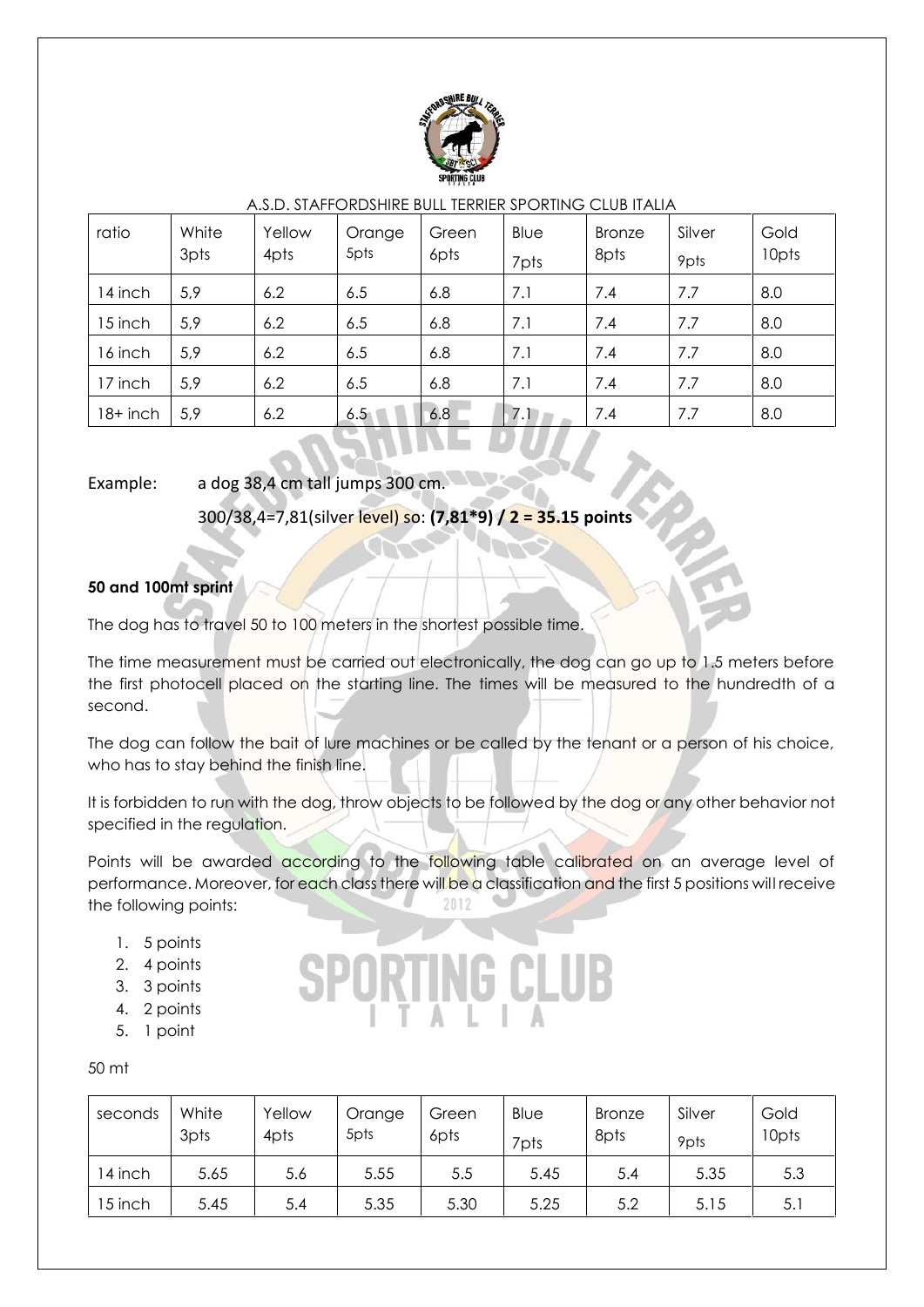

| 16 inch    | 5.25 | 5つ<br>J.Z | 5.15 | 5<br>◡. | 5.05 | 5.0 | 4.95 | 4.9 |
|------------|------|-----------|------|---------|------|-----|------|-----|
| 17 inch    | 5.05 | 5.0       | 4.95 | 4.9     | 4.85 | 4.8 | 4.75 |     |
| $18+$ inch | 4.85 | 4.8       | 4.75 | 4.7     | 4.65 | 4.6 | 4.55 | 4.5 |

100 mt

| seconds  | White<br>3pts | Yellow<br>4pts | Orange<br>5pts | Green<br>6pts | Blue 7pts | <b>Bronze</b><br>8pts | Silver9pts | Gold<br>10pts |
|----------|---------------|----------------|----------------|---------------|-----------|-----------------------|------------|---------------|
| 14 inch  | 10.5          | 10.4           | 10.3           | 10.2          | 10.1      | 10.0                  | 9.9        | 9.8           |
| 15 inch  | 10.3          | 10.2           | 10.1           | 10            | 9.9       | 9.8                   | 9.7        | 9.6           |
| 16 inch  | 10.0          | 9.9            | 9.8            | 9.7           | 9.6       | 9.5                   | 9.4        | 9.3           |
| 17 inch  | 9.6           | 9.5            | 9.4            | 9.3           | 9.2       | 9.1                   | 9.0        | 8.9           |
| 18+ inch | 9.2           | 9.1            | 9.0            | 8.9           | 8.8       | 8.7                   | 8.6        | 8.5           |

#### **A-Frame**

The dog must overcome the obstacle as many times as he can in a minute.

A pass will be valid whenever the front legs of the dog will touch the ground after crossing the frame. Every dog will have three rounds available and he can rest between one attempt and the other. While performing the exercise is forbidden to pull the dog with the body to facilitate his descent. The points are calculated as follows: **steps + points level = score**

| Steps    | White<br>3pts | Yellow<br>4pts | Orange<br>5pts | Green<br>6pts <sup>2</sup> | Blue<br>7pts | <b>Bronze</b><br>8pts | Silver<br>9pts | Gold<br>10pts |
|----------|---------------|----------------|----------------|----------------------------|--------------|-----------------------|----------------|---------------|
| 14 inch  | 28            | 29             | 30             | 31                         | 32           | 33                    | 34             |               |
|          |               |                |                |                            |              |                       |                | 35            |
| 15 inch  | 30            | 31             | 32             | 33                         | 34           | 35                    | 36             | 37            |
| 16 inch  | 32            | 33             | 34             | 35 <sup>2</sup>            | 36           | 37                    | 38             | 39            |
| 17 inch  | 34            | 35             | 36             | 37                         | 38           | 39                    | 40             | 41            |
| 18+ inch | 36            | 37             | 38             | 39                         | 40           | 41                    | 42             | 43            |

# **BEST PERFORMANCE**